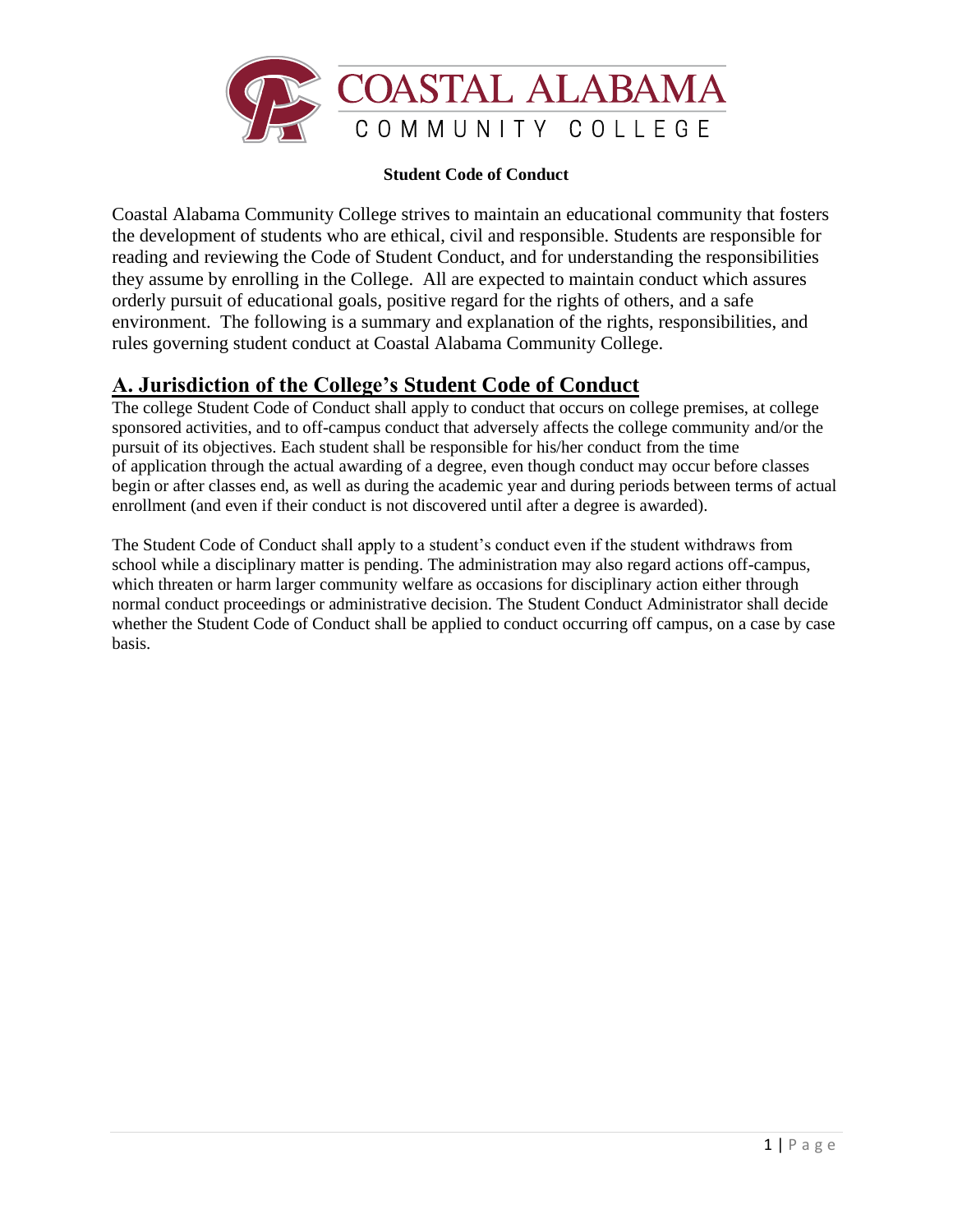

## **B. Rights and Responsibilities during Student Conduct Proceedings**

**Responding Student Rights.** Students responding to student complaints are afforded the following rights in Student Conduct proceedings:

- 1. To be informed in writing of the alleged violation(s) and alleged misconduct.
- 2. To not be presumed responsible of any alleged violations unless so found through the appropriate student conduct proceeding.
- 3. To have an advisor during preliminary hearing, formal hearing, and appeals hearing.
- 4. To request reasonable accommodations through ADA to participate in these proceedings.
- 5. To have a reasonable length of time to prepare a response.
- 6. To be informed of the evidence upon which a charge is based and afforded an opportunity to offer a relevant response.
- 7. To be given an opportunity to articulate relevant concerns and issues, express opinions, and offer evidence.
- 8. To be afforded privacy.
- 9. To request that a staff member be disqualified from serving in the conduct process based on the grounds of personal bias.
- 10. To appeal a decision based on approved grounds.

**Complainant Student Rights.** Students submitting student complaints are afforded the following rights in Student Conduct proceedings:

- 1. To be informed in writing of the violation(s) and alleged misconduct.
- 2. To have an advisor during preliminary hearing, formal hearing, and appeals hearing.
- 3. To request reasonable accommodations through ADA to participate in these proceedings.
- 4. To have a reasonable length of time to prepare a response.
- 5. To be given an opportunity to articulate relevant concerns and issues, express opinions, and offer evidence.
- 6. To be afforded privacy.
- 7. To request that a staff member be disqualified from serving in the conduct process based on the grounds of personal bias.
- 8. To appeal a decision based on approved grounds.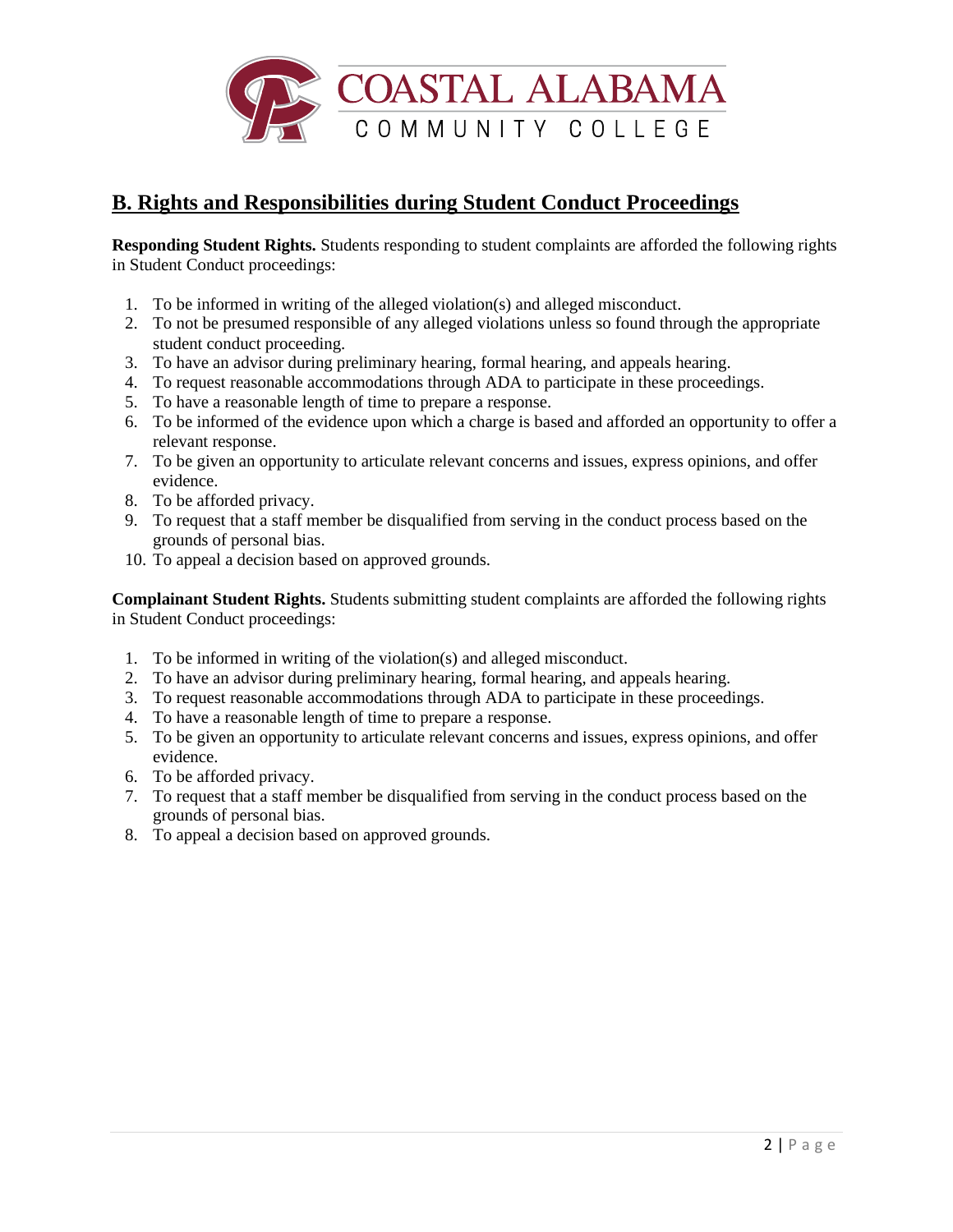

## **C. Student Conduct Process**

*Any student whose presence poses a threat of danger to persons or property or a threat of disruption to the academic process may be immediately removed from campus by the Dean of Student Services or Campus Police. In this situation, written notice of the charge of misconduct and Interim Measures will be delivered to the student by campus police. Any student who is removed from campus, must contact campus police before returning to campus for hearing.*

## **Step 1: Complaint is filed with the Student Conduct Office (Online Form)**

A complaint can be submitted by any member of the campus community. This can include student, faculty, staff, campus police, or visitor.

### **Step 2: Investigate**

[After receiving a complaint,](https://studentconduct.osu.edu/for-students/understanding-the-student-conduct-process/complaint/) a Student Conduct Administrator will begin an investigation. The SCA will schedule a preliminary conference with the respondent to determine if a violation has occurred. If it is determined that a violation has occurred and there is evidence to proceed, case will move to a *Preliminary Hearing Conference*, if not case will remain open as an *Unverified Report.* Both the complainant and the respondent have access to the file.

### **Step 3: Preliminary Hearing Conference vs. Administrative Formal Hearing**

After the investigation is complete, the respondent will be notified in writing via student email of the time and date of their preliminary hearing. The student can bring an advisor to sit with them through the hearing. An advisor can be a counselor, friend, family member, instructor, trusted adult. Advisors cannot speak during the hearing but may serve as a comfort to the student.

Two Resolution Options: Administrative Decision or Administrative Formal Hearing

Administrative Decision -- *Accepting Responsibility* or disposed by the mutual consent of all parties involved.

*Student(s) accept(s) responsibility for violating the Code of Student Conduct and complete a Waiver of Due Process form. The SCA will keep the case and determine appropriat[e sanctions](https://studentconduct.osu.edu/for-students/understanding-the-student-conduct-process/sanctions/) with no opportunity for appeal. Student will receive written notification of the outcome of the hearing.*

### Administrative Formal Hearing- *Not Accepting Responsibility*

*If the student(s) do not accept responsibility and the matter cannot be disposed of by mutual consent, an Administrative Formal Hearing will be scheduled. The SCA who investigated the case will step aside and a new Student Conduct hearing officer will be assigned to hear and decide the case and appropriate sanctions. Student will receive written notification of the outcome of the hearing.*

After the Preliminary Hearing Conference is complete, the respondent will be notified in writing via student email of the time and date of their administrative formal hearing. The student is encouraged to submit evidence and/or witness statements on their behalf. The student can bring an advisor to sit with them through the hearing. An advisor can be a counselor, friend, family member, instructor, trusted adult. Advisors cannot speak during the hearing but may serve as a comfort to the student. The student will receive written notification of the outcome of the hearing and steps for appeal. When the student is notified of the decision of the Administrative Formal Hearing, that student will have 72 hours to submit a request for an appeal.

### **Step 4: Appeal Process**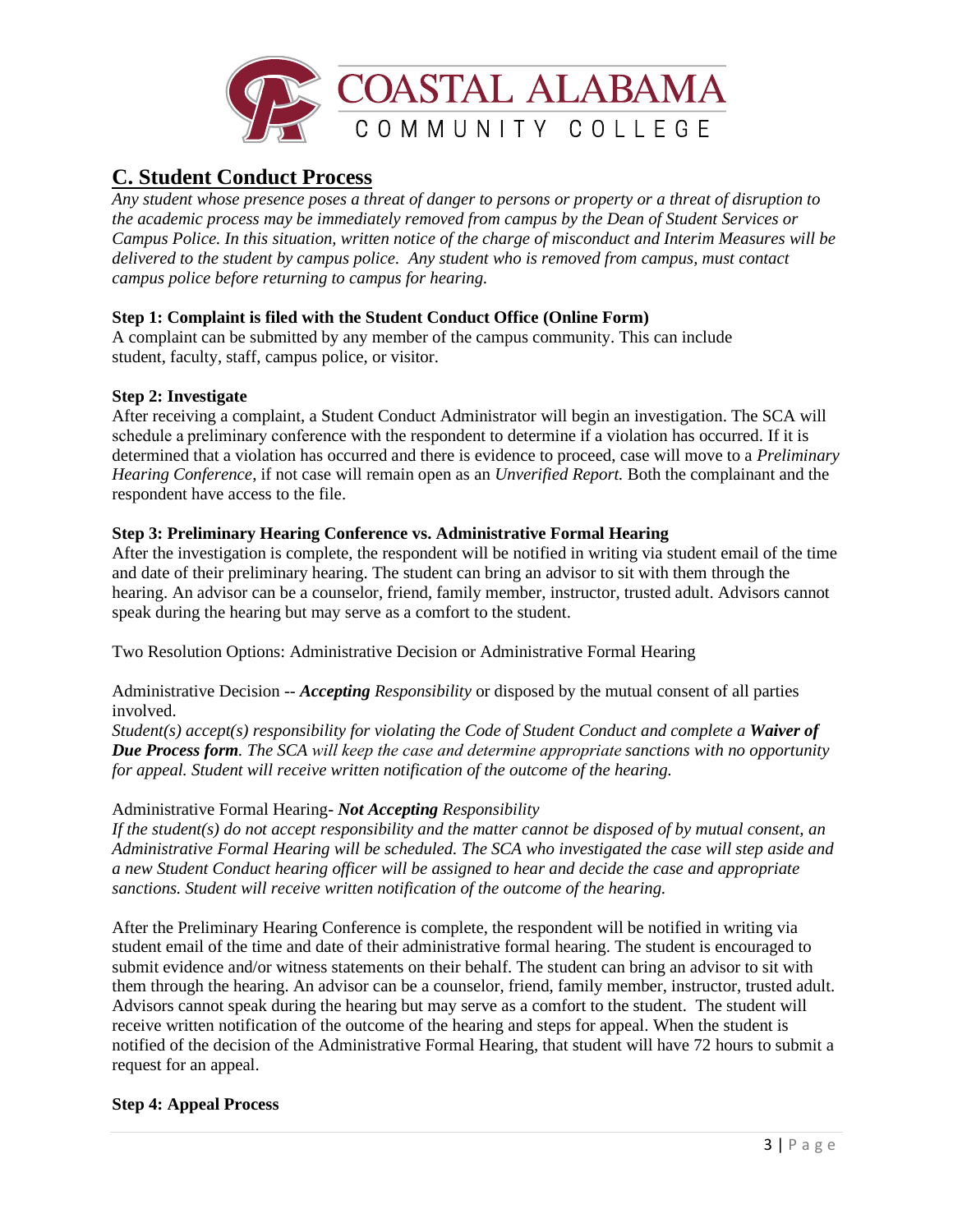

Th[e Code of Student Conduct](http://trustees.osu.edu/rules/code-of-student-conduct/3335-23-18.html)provides students the right to appeal the decision of the Administrative Formal Hearing. However, the Code provides specific grounds upon which students can appeal:

- Procedural error.
- Discovery of substantial new evidence that was unavailable at the time of the hearing and which reasonably could have affected the decision of the hearing body; or
- Disciplinary sanction imposed is grossly disproportionate to the violation(s) committed, considering the relevant aggravating and/or mitigating factors.

*When the student is notified of the decision of the Administrative Formal Hearing, that student will have 72 hours to submit a request for an appeal.*

### **Step 5: Student Conduct Appeals Committee**

The Code of Student Conduct provides students the right to an appeal. If an appeal is granted, the case will be heard and decided by the Student Conduct Appeals Committee. This committee is made up of College faculty, staff and students (senators).

*This decision is final. Notification of outcome must be provided to both the complainant and respondent.*

### **Step 6: Exit/Entrance and Continuing Counseling**

After the final decision has been made, the student(s) should meet with a College counselor to discuss future academic plans, additional services and community referrals (as needed). This applies to both the complainant and respondent.

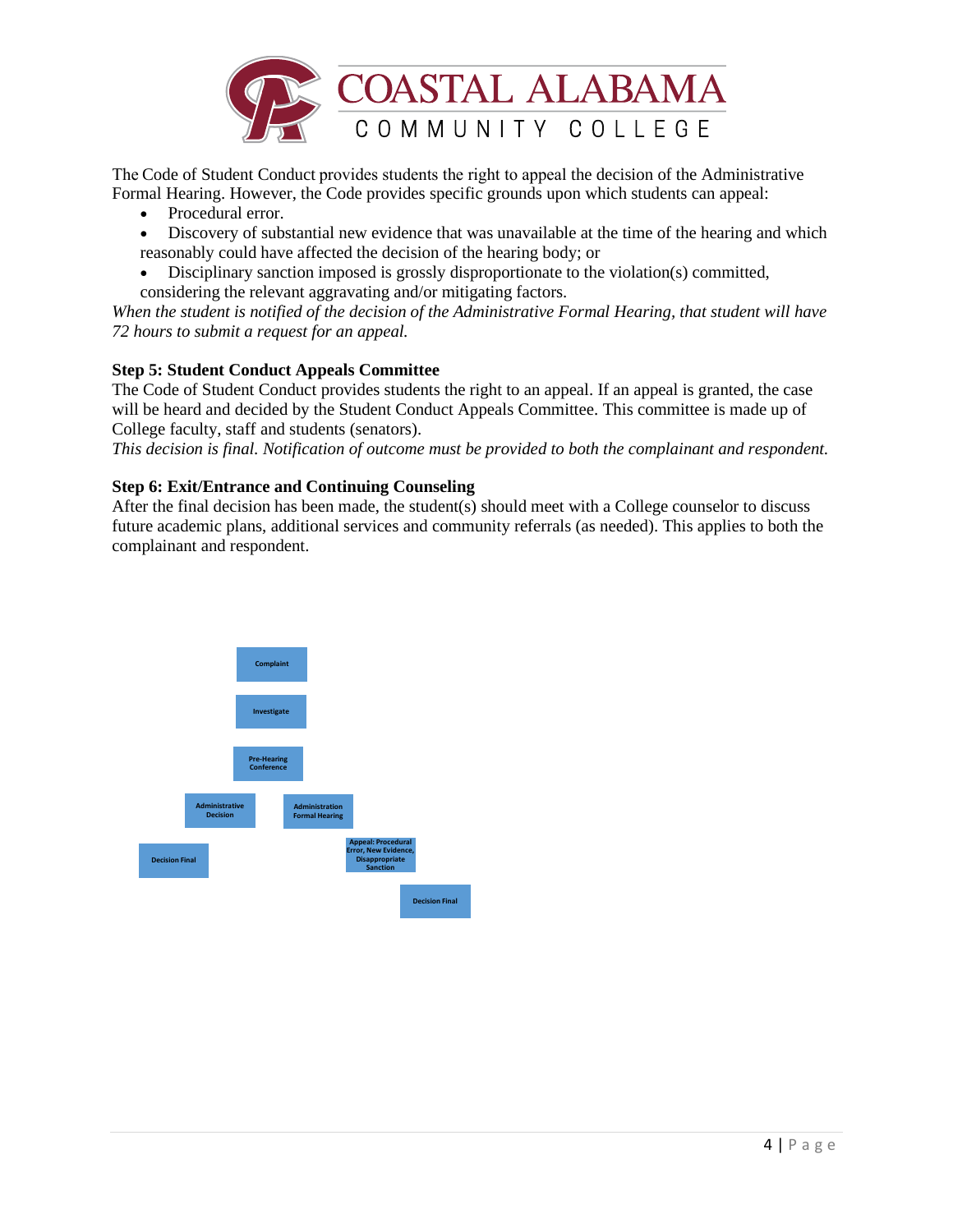

# **D. Conduct**

#### **Category 1: Any student found to have committed or to have attempted to commit the following misconduct is subject to the disciplinary sanctions**

- 1.1 Disruption or obstruction of teaching, research, administration, disciplinary proceedings, other college activities, on or off campus.
- 1.2 Disrespect (harassment, non-compliance, defamation, and obscenity) for a college official while carrying out their official job responsibilities.
- 1.3 Failure to comply with directions of college officials acting in performance of their duties and/or failure to identify oneself and present College ID to these persons when requested to do so.
- 1.4 Use, possession, manufacturing, or distribution of alcoholic beverages or public intoxication. The display, on campus, of any alcoholic beverage in the original container by anyone, regardless of age.
- 1.5 Use of tobacco, e-cigarette, smokeless tobacco or like product on campus.
- 1.6 Participation in any form of gambling.
- 1.7 Violation of policies set forth in the Residence Life section of the Student Handbook.

### **Category 2: Any student found to have committed or to have attempted to commit the following misconduct is subject to the disciplinary sanctions**

- 2.1. Habitual or egregious Category I violations.
- 2.2. Acts of dishonesty, including but not limited to the following: Cheating, plagiarism, or other forms of academic dishonesty as outlined in the student handbook. Furnishing false information to any college official, faculty member, or office. Forgery, alteration, or misuse of any college document, record, or instrument of identification. Obtaining services by false pretenses, including funds, supplies, equipment, labor, and/or spaces.
- 2.3. Physical, mental, verbal abuse, threats, intimidation, harassment, coercion, and/or conduct, including, but not limited to abuses on the basis of race, color, religion, national or ethnic origin, sex, sexual orientation, age and disability, of any person on college premises or at Collegesponsored or College-supervised functions, which threatens or intimidates, or endangers the health or safety of any person.
- 2.4. Sexual Misconduct, which includes, but is not limited to sexual harassment, sexual violence, sexual exploitation, stalking, cyber-stalking, bullying, cyber-bullying, aiding or facilitating the commission of a violation, and retaliation (See Sexual Misconduct Policy)
- 2.5. Attempted or actual theft of and/or damage to property of the college or property of a member of the college community or other personal or public property, on or off campus.
- 2.6. Hazing and/or Bullying, defined as any act or behavior whether physical, emotional, or psychological, which subjects a person, voluntarily or involuntarily, to abuse, mistreatment, degradation, humiliation, harassment, embarrassment, or intimidation, or which may in any fashion compromise her or his inherent human dignity. The express or implied consent of the victim will not be a defense.
- 2.7. Unauthorized possession, duplication or use of keys to any college premises or unauthorized entry to or use of college premises, including trespassing.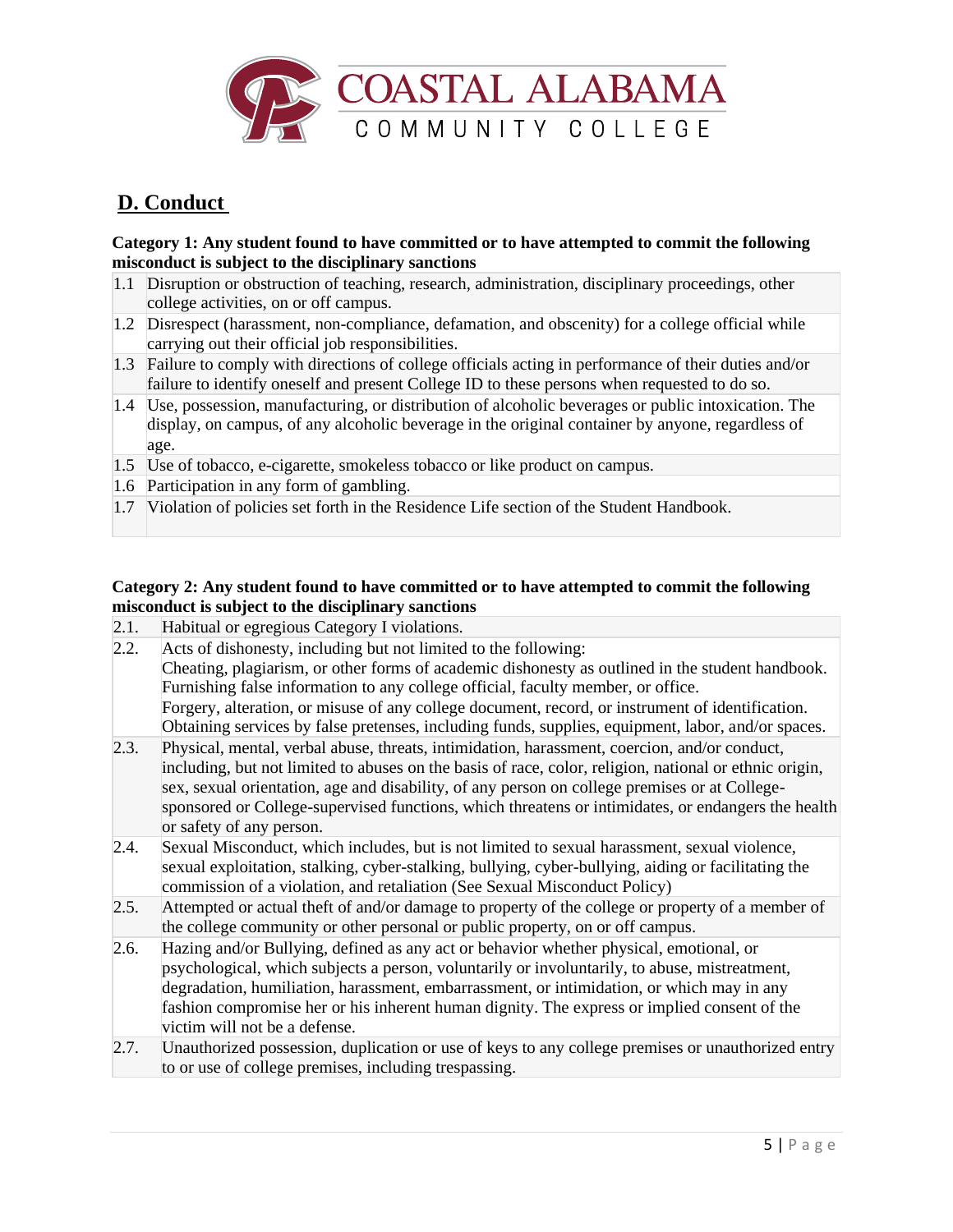

- 2.8. Making, transmitting or promotion of any video, audio or data recording which is reasonably determined to be of an obscene, profane, abusive, indecent, or violent nature which bring disrepute to the College or any student or employee of the College.
- 2.9. Violation of any federal, state or local law.
- 2.10. Use, possession, manufacturing, or distribution of marijuana, heroin, narcotics, or other controlled substances, or possession of drug paraphernalia except as expressly permitted by law.
- 2.11. Possession of firearms, explosives, fireworks, other weapons, or dangerous chemicals on college premises or use of any such item, even if legally possessed, in a manner that harms, threatens or causes fear to others.
- 2.12. Conduct that is disorderly, lewd, or indecent; breach of peace; or aiding, abetting, or procuring another person to breach the peace on college premises or at functions sponsored by, or participated in by, the college or members of the academic community.
- 2.13 Arson or other intentional setting of fires or misuse of alarms or equipment.

2.14. Abuse of the Student Conduct System, including but not limited to: Failure to obey the notice from Student Conduct Staff or college official to appear for a meeting or hearing as part of the Student Conduct System. Falsification, distortion, or misrepresentation of information before Student Conduct Staff. Disruption or interference with the orderly conduct of a Student Conduct proceeding. Institution of a Student Conduct proceeding in bad faith. Attempting to discourage an individual's proper participating in, or use of, the student conduct system. Attempting to influence the impartiality of a member of Student Conduct Staff and/or the Student Conduct proceeding. Harassment (verbal or physical) and/or intimidation of a member of Student Conduct Staff prior to, during, and/or after a Student Conduct proceeding.

Failure to comply with the sanction(s) imposed under the Student Code.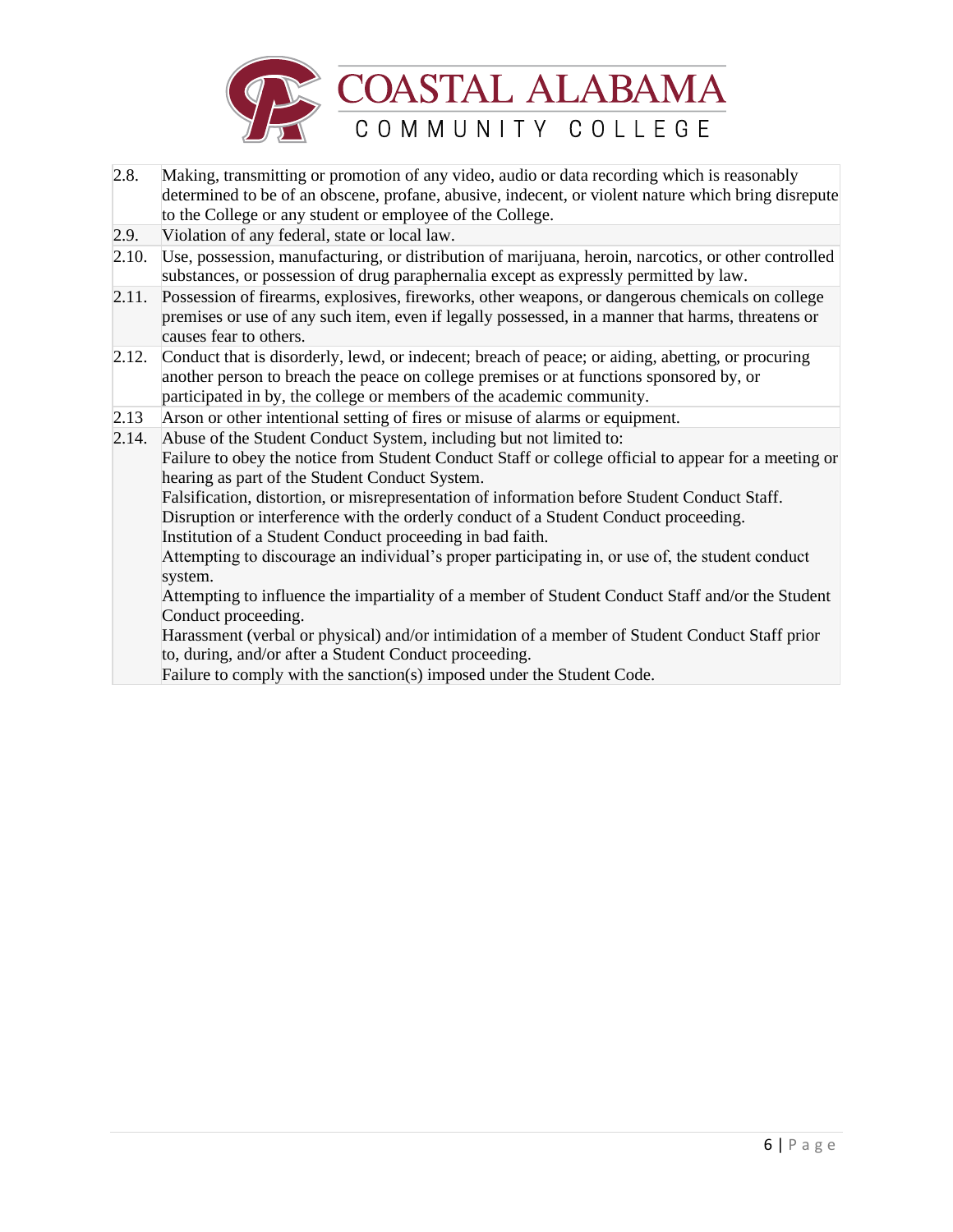

## **E. Sanctions**

## **1. Sanctions for Category 1 Violations:**

One or any combination of sanctions, as appropriate:

- **Administrative Letter of Reprimand-**A written letter from the Student Conduct Administrator. The letter may include a sanction or a warning to a student that conduct was inappropriate, and that further misconduct will result in more severe disciplinary action.
- **Probation** A status between good standing and suspension from the College. It is ordinarily imposed for a period of not less than one semester. It may also include such restrictions as a denial of the opportunity to represent the College as officer or member of a student organization. Future violations may result in additional sanctions
- **Restitution** Repayment for theft or damage
- **Fines**-Monetary payments for violations
- **Discretionary Sanctions**-Seminars or mentoring, research project or service to the College
- **Building/Facility Suspension**-Suspension from a building or space on campus

### **2. Sanctions for Category 2 Violations:**

Any combination of sanctions for Category 1 Violations, including:

**Class Suspension**- class suspension is defined as a temporary separation from the college, for one or more semesters. Once suspended, a student is withdrawn from course rolls. The student will not receive credit for those courses and will not be allowed to attend any College-sponsored event or activity.

A student who completes all required sanctions will be welcomed back to the College after the suspension period. Though, sometimes the student's return comes with one or more of the following stipulations:

- Not permitted to live on campus
- Can no longer participate in *(certain activity)*
- Subject to random drug screenings
- Restricted from certain campus areas or buildings

**Dismissal**- A permanent separation from the College. When dismissed, a student is withdrawn from course rolls and is no longer allowed on ANY campus. Students who are dismissed from campus have a hold place on their account and cannot later enroll.

**3. Determining Sanctions:** Each student situation will be evaluated individually when considering the following mitigating and aggravating impacts:

- The nature of the violation
- A student's level of involvement in the violation
- Actual harm caused by the behavior
- The potential risk of harm
- The student's intent
- The impact on the campus community
- The severity and pervasiveness of the behavior
- The student's demonstrated understanding and sincere remorse
- The student's level of cooperation and compliance
- The level of success of prior intervention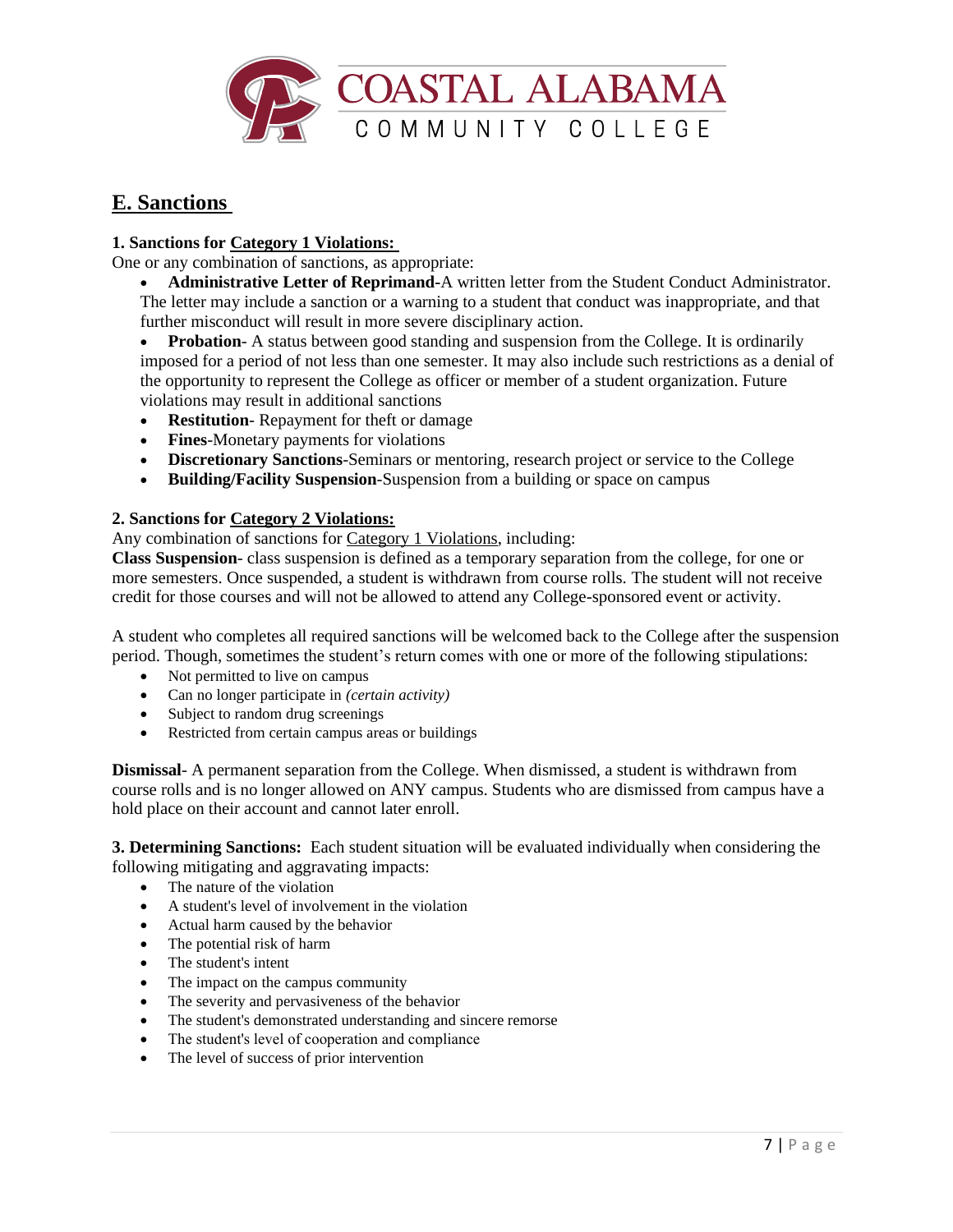

# **F. Violation of Law and College Conduct**

Determinations made or sanctions imposed under this Student Code of Conduct shall not be subject to change because criminal charges arising out of the same facts giving rise to violation of College rules were dismissed, reduced, or resolved in favor of or against the criminal law defendant. The college will attempt to cooperate with law enforcement and other agencies in the enforcement of criminal law on campus and in the conditions imposed by criminal courts for the rehabilitation of student violators.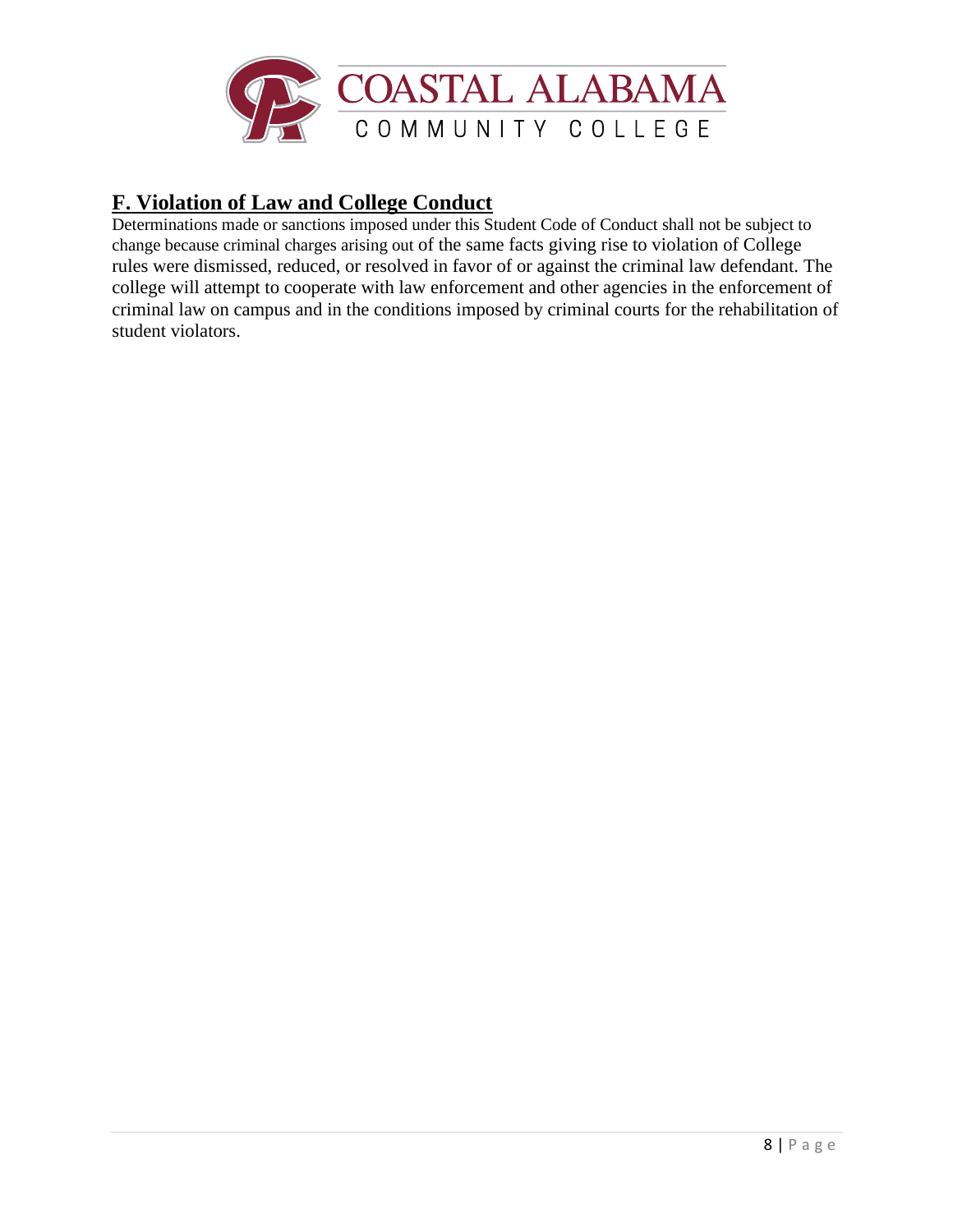

# **G. Interim Sanction (IS), No Contact Order (NCO) and No Contact Agreement (NCA)**

Coastal Alabama is committed to providing support and resources to any student who may be the recipient of violence, assault and persistent unwanted or harassing contact by another student.  Any student whose presence poses a threat of danger to persons or property or a threat of disruption the academic process may be immediately removed from campus by the Dean of Student Services. In this situation, written notice of the charge of misconduct and Interim Measures will be delivered to the student by campus police and the Judicial Officer will conduct an expedited hearing. Any student who is removed from campus must contact campus police before returning to campus for preliminary hearing conference. It may become necessary for the College to formalize an arrangement between two students to no longer have contact with one another other than that which is necessary for either party to continue their academic pursuits. Such an arrangement is designed as a protective measure to help mitigate the potential for future problematic interactions between the two students. 

• *Interim Sanction (IS)* is a directive from the Dean of Students or the SCA removing a student from campus in advance of a preliminary hearing conference.

• *No Contact Agreement***(***NCA)* is a mutual agreement between two students who voluntarily affirm that they will not have direct contact with each other, or make indirect contact through third parties, except for that which is necessary for their academic pursuits.

• *No Contact Order* (*NCO*) is a directive from the Office of Student Conduct indicating that two students may not have direct contact with each other, or make indirect contact through third parties, except for that which is necessary for their academic pursuits.

o No Contact Orders issued after a finding of responsibility are most often binding only on the responding party.  However, in limited circumstances, they may be mutual. 

o A No Contact Order is an official College notice from the Office of Student Conduct restricting two Coastal Alabama Community College students from initiating contact with each other.

o A No Contact Order may be issued a measure protecting the safety of the complainant or in response to a student who has been found responsible for an interpersonal violence offense and who is returning to campus following a period of suspension.

 $\circ$  A No Contact Order remains in place until it has been terminated, in writing, following a determination that the arrangement is no longer warranted or necessary.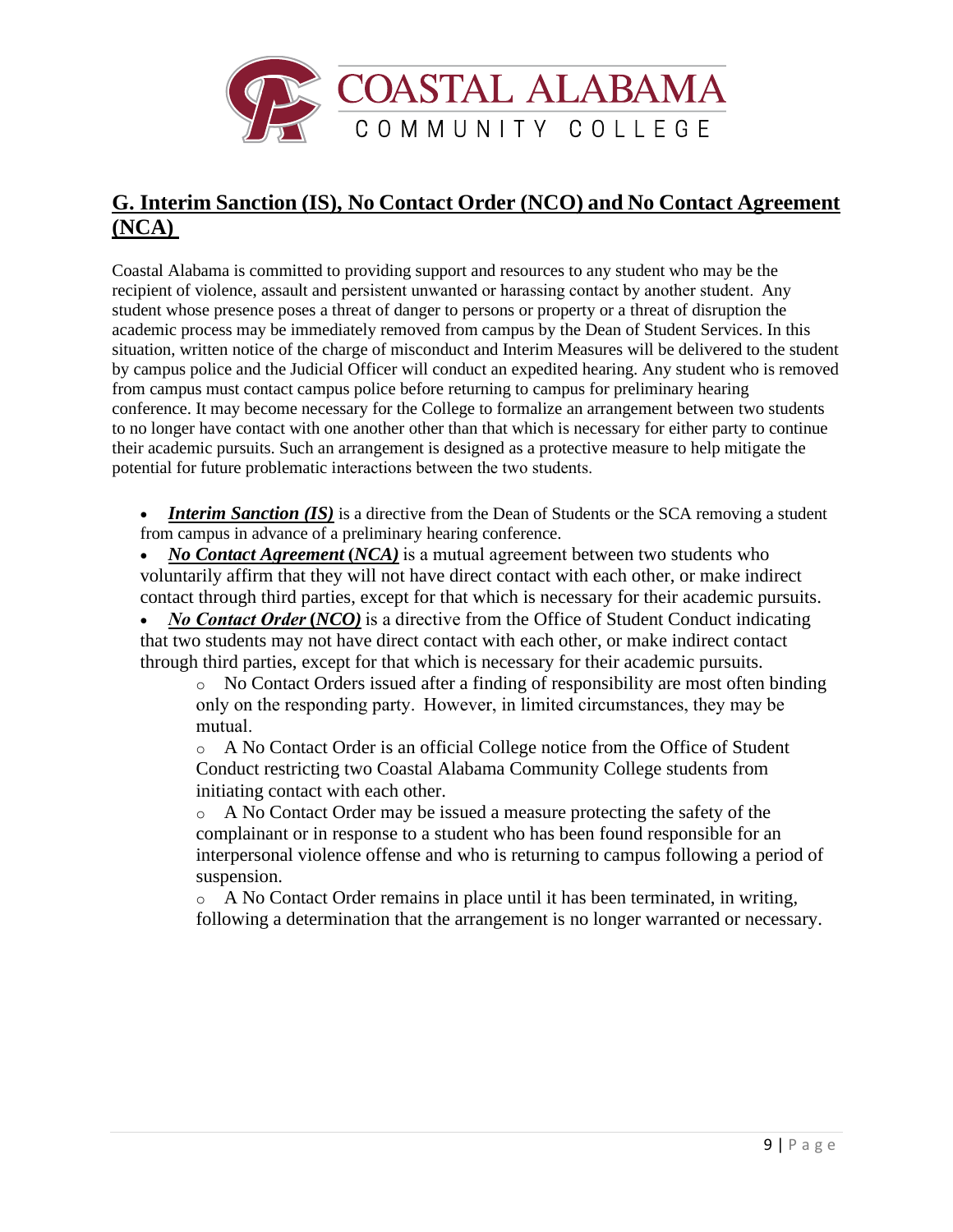

# **H. Waiver of Due Process**

If a student(s) accepts responsibility of an offense that warrants disciplinary action by the Student Conduct Administrator and wishes to do so, that student(s) may waive the right to a hearing and accept the decision of the Student Conduct Administrator. Once the student(s) selects to waive their right to a due process hearing and an administrative decision is made, that decision is final with no appeal.

- *Accepting Responsibility*
- *Disposed by Mutual Consent*

Student(s) accept(s) responsibility for violating the Code of Student Conduct and complete a **Waiver of Due Process form**. The SCA will keep the case and determine appropriat[e sanctions](https://studentconduct.osu.edu/for-students/understanding-the-student-conduct-process/sanctions/) with no opportunity for appeal.